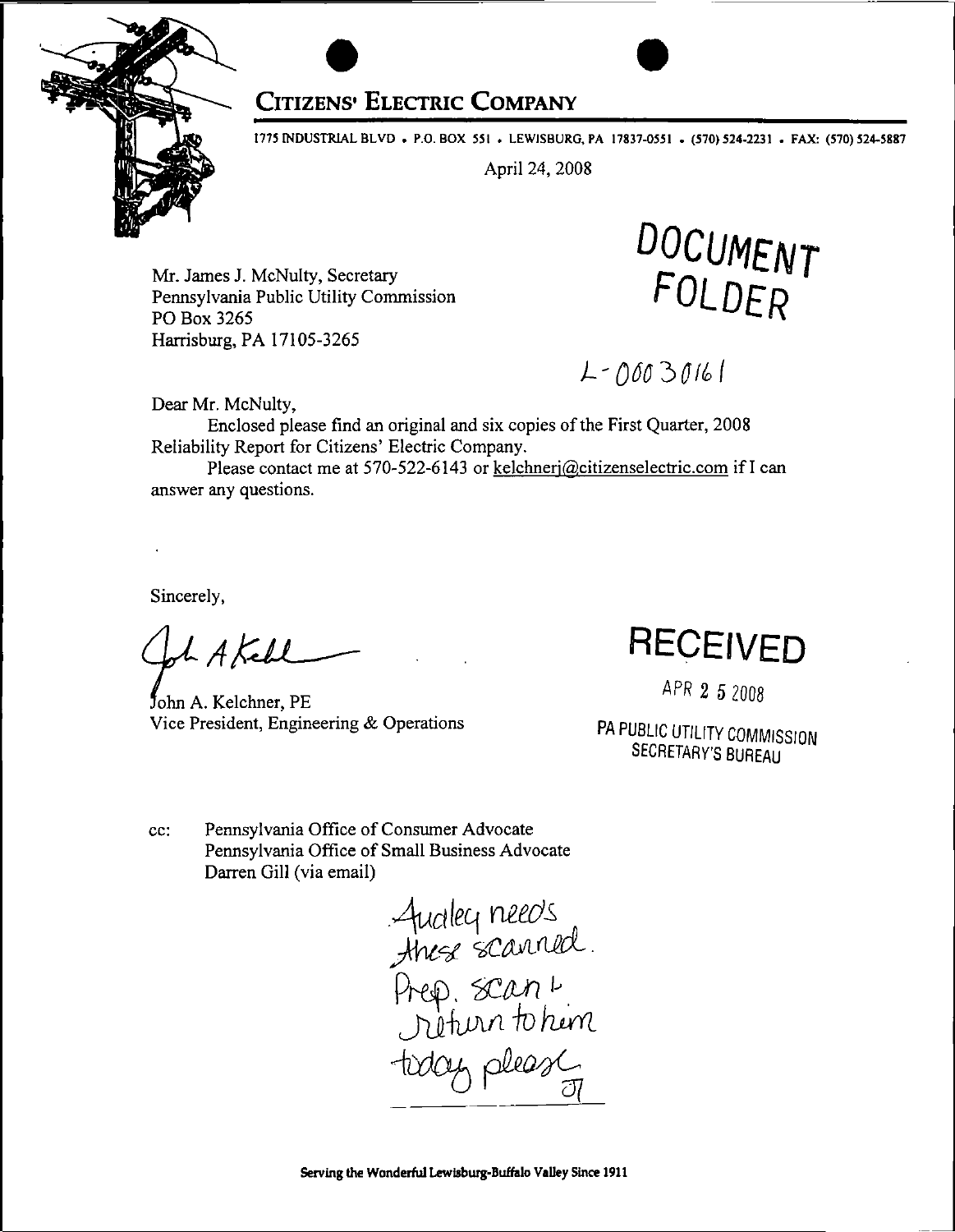**Citizens' Electric Company ^ Quarterly Service Reliability Report First Quarter, 2008** Prepared by John A. Kelchner, PE Vice President of Engineering & Operations 570-522-6143 kelchneri@citizenselectric.com April 22, 2008

 $\blacksquare$ 

**§ 57.195(e)(1) - A description of each major event that occurred during the preceding quarter, including the time and duration of the event, the number of customers affected, the cause of the event and any modifled procedures adopted in order to avoid or minimize the impact of similar events in the future.**

On March 24<sup>th</sup> a phase conductor failed where a connector was attached to the conductor. This caused the phase conductor to drop and contact the phase below it, causing an interruption to the circuit. Infrared and visual inspections were performed at this location in 2007. No unusual condition or hotspot was detected. We received no reports of service anomalies in the area prior to this outage. This is a location that employees frequently pass as they go about their work. No problem was apparent during recent trips through the area.

| Date      | Time First<br>Call<br>Received | Duration of<br>Event (Minutes)<br>____ | # of Customers<br>Affected<br>__ | Cause                |
|-----------|--------------------------------|----------------------------------------|----------------------------------|----------------------|
| 3/24/2008 | $10:17 \text{ AM}$             | 132                                    | 834                              | Equipment<br>Failure |

Note: The request for exclusion for this event was submitted on March 24<sup>th</sup>. To date, it has not been approved for exclusion. The quarterly statistics will be recalculated and resubmitted if this exclusion is denied.



**ApR 2** 5 2008

**PA PUBLIC UTILITY COMMISSION SECRETARY'S BUREAU**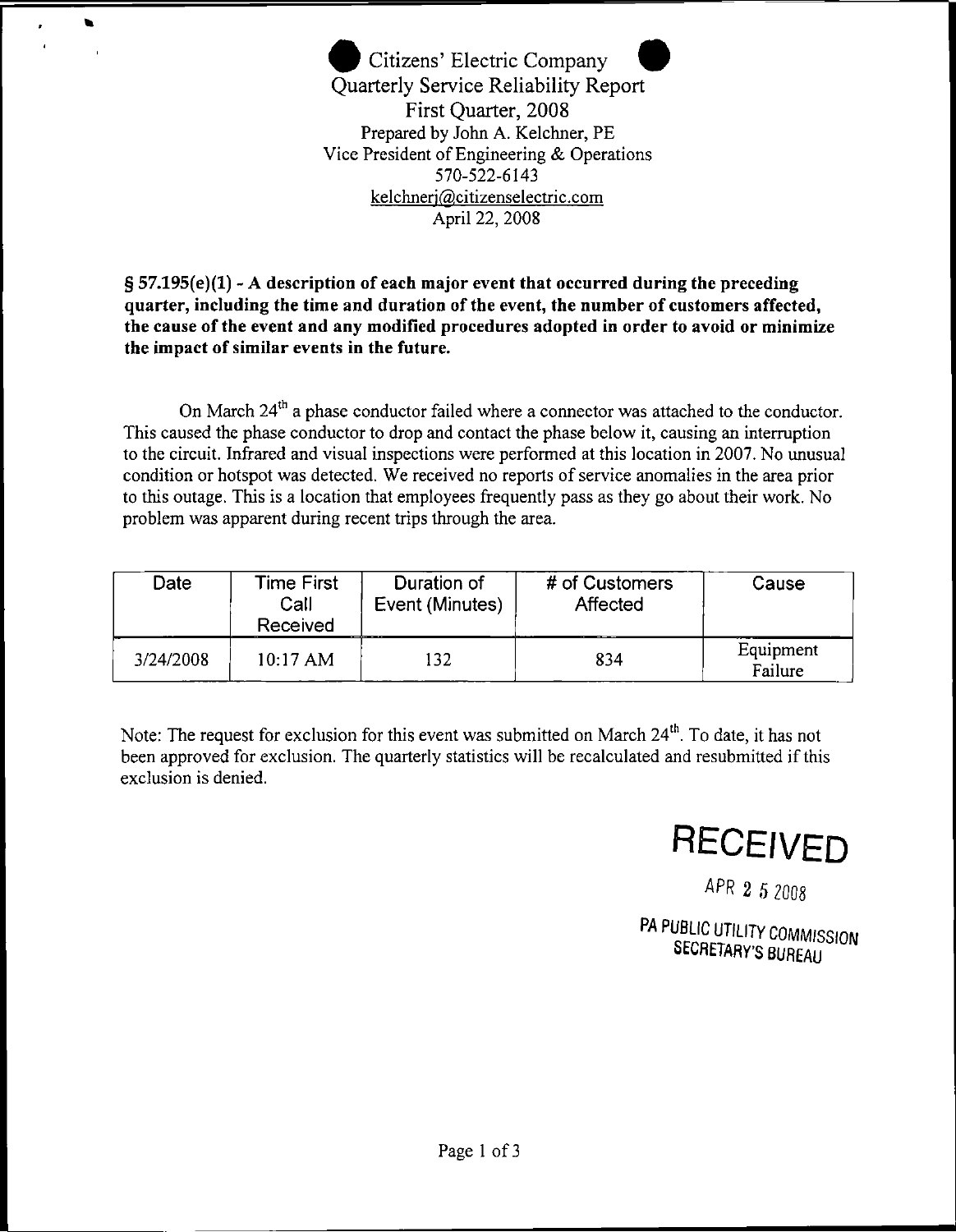**§ 57.195(e)(2) • Rolling 12-month reliability index values (SA1FI, CAIDI, SAIDI, and if available, MAIFI) for the EDC's service territory for the preceding quarter. The report shall include the data used in calculating the indices, namely the average number of customers served, the number of sustained customer interruptions, the number of customers affected, and the customer minutes of interruption. If MAIFI values are provided, the report shall also include the number of customer momentary interruptions.**

%

|              |                   |                  |          | Rolling 12- Rolling 3-Yr |
|--------------|-------------------|------------------|----------|--------------------------|
|              | Rolling 12-Month  |                  | Month    | Avg.                     |
| Index        | Value for Quarter | <b>Benchmark</b> | Standard | Standard                 |
| <b>SAIFI</b> | 0.25              | 0.21             | 0.27     | 0.22                     |
| <b>SAIDI</b> | 16                | 21               | 38       | 25                       |
| CAIDI        | 63                | 105              | 141      | 115                      |

| Total # of       | # of Interruptions | # of Customers | <b>Customer Minutes</b> |
|------------------|--------------------|----------------|-------------------------|
| Customers Served | -----              | Affected       |                         |
| 6.756            |                    | 1.699          | 107.340                 |

The following outages were submitted for exclusion as Major Events during the preceding 12 month period and are not included in the above calculations:

| Date       | # of Customers<br>Affected | <b>Customer Minutes</b> |
|------------|----------------------------|-------------------------|
| 5/10/2007  | 882                        | 46.904                  |
| 7/25/2007  | 1,266                      | 112,833                 |
| 11/18/2007 | 688                        | 37,542                  |
| 3/24/2008  | 834                        | 27,069                  |